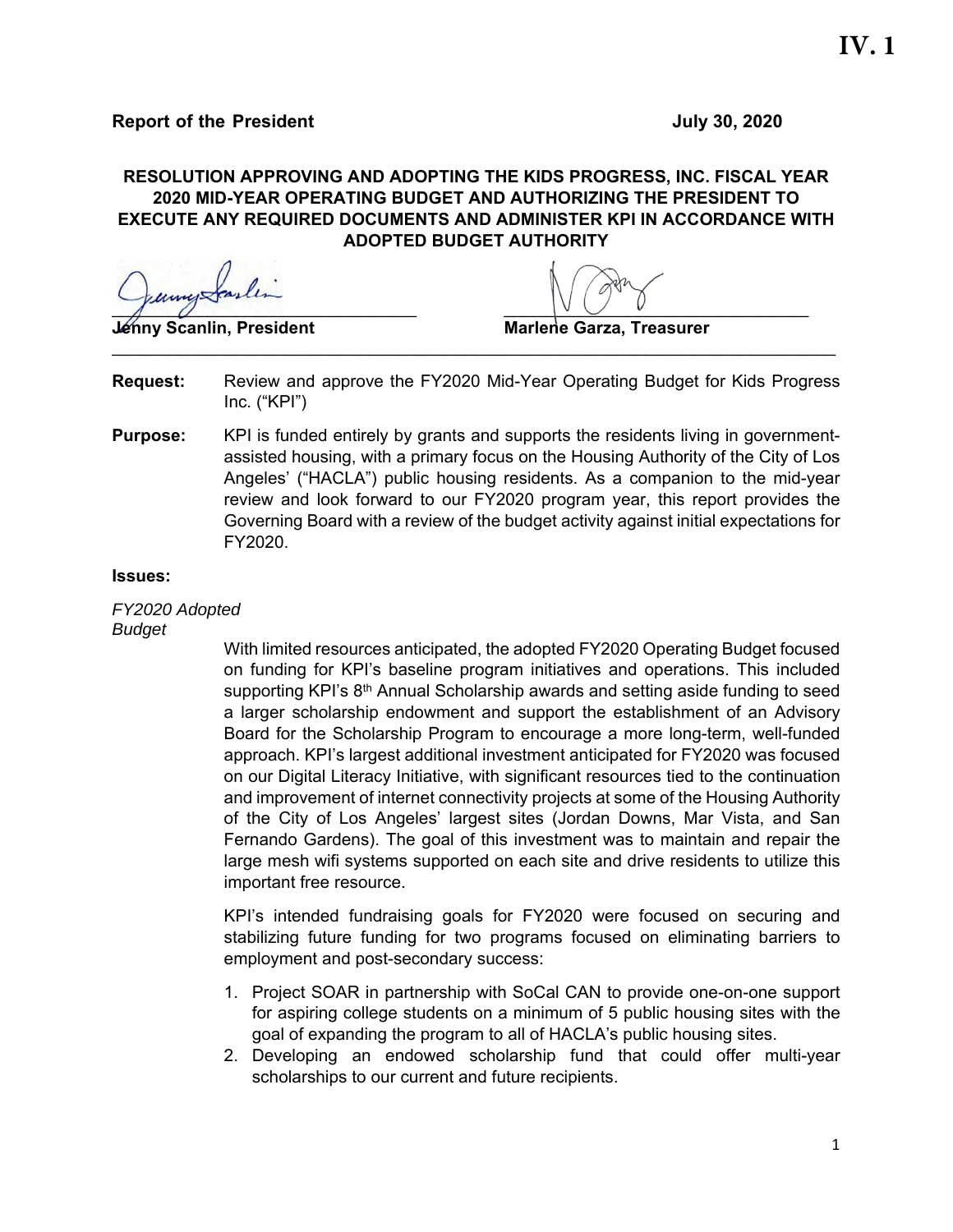#### *Progress Towards Goals*

KPI was able to raise \$20,000 in scholarships for this year's scholarship event and through additional partnerships with HACLA's Section 3 Program and the County Probation Department raised a total of \$36,000 for scholars. Although we have not been able to move as aggressively to establish a more formalized fundraising backbone for the scholarship program, KPI raised enough money to fund every applicant in this year's scholarship round and will begin working in the fall towards our longer-term goals.

Additionally, significant progress was made to stabilize the Project SOAR Program. After a formal engagement with philanthropic interests, KPI and SoCal CAN continued to outreach to individual foundations and submit formal applications for funding. In addition to receiving a small \$5,000 grant from the ECMC Foundation to support SOAR clients during COIVD-19 and being in the running for LA2050's Challenge Grant - the Kresge Foundation, Len Hill Charitable Trust, California Community Foundation and All Ways Up Foundation came together to support the continuation of Project SOAR on five public housing sites for the next 18 months. This secures significant funding which KPI and SoCal CAN will capitalize on to meet the goal of extending and expanding the program.

KPI has continued to be on target to meet its original objectives and has been able to work with HACLA to secure additional partnerships to improve connectivity. This includes a partnership with Starry at Mar Vista Gardens, utilizing new technologies to provide even faster internet at extremely low-cost to residents. This new partnership along with changes at San Fernando Gardens should save us some anticipated costs for internet access and allow those funds to be shifted to expand service on other public housing sites.

# *Mid-Year*

### *Budget Changes*

The most significant budget changes this year reflect KPI's pivot to address the unique and immediate needs of residents under the COVID-19 pandemic. KPI has successfully applied for multiple grants and created new partnerships, raising over \$400,000 for resident resources. The majority of funding has been spent on purchasing food, water and meals for delivery to our most vulnerable residents. Through a partnership with EveryTable, KPI provided over 77,000 meals to almost 1,900 residents of public housing. Additional funds have paid for PPE, signage and donation distribution carts for KPI and partners to safely deliver resources and services to residents. With the pandemic still far from over, KPI anticipates continued fundraising activities related to COVID-19 response to remain the organization's primary concern for the balance of FY2020.

Budget line items have shifted away from meeting and publication related expenditures and have refocused on rebranding activities. With KPI's name change approved by the Board and pending approval from the State, the organization is undertaking an initiative to create a new logo and communication plan and a complete revision to our website. Operating and third party consultant costs will be focused on this endeavor with the intent of launching in early 2021.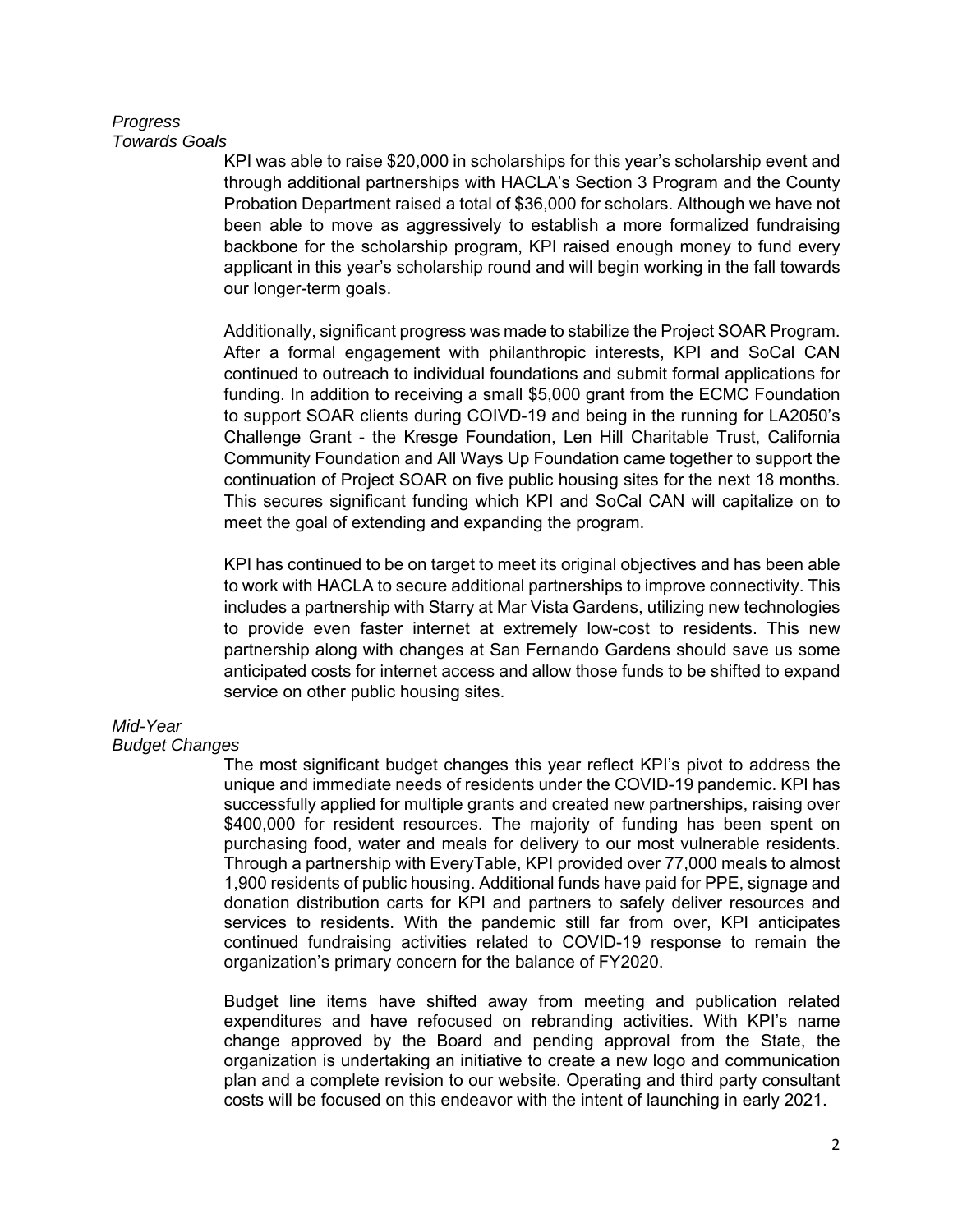**Funding:** The primary funding change for the midyear adjustment is recognition of year-todate and projected donations through year-end for COVID-19 supportive services of \$420,000. Moreover, funding for the website redesign require an additional contribution from LA LOMOD of \$30,000.

# **Attachments:**

- 1. Resolution
- 2. KPI FY2020 Mid-Year Budget Summary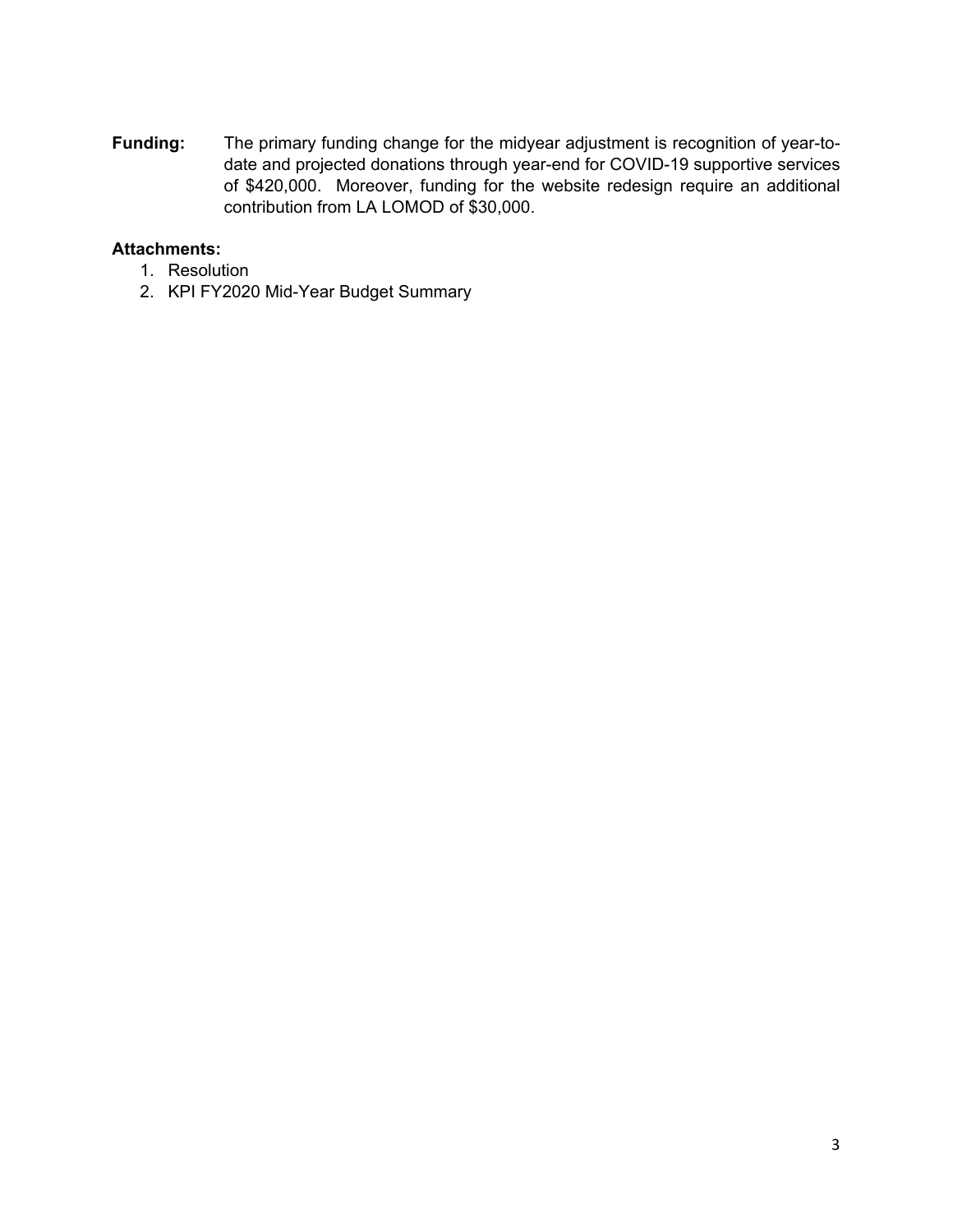RESOLUTION NO.

## **RESOLUTION APPROVING AND ADOPTING THE KIDS PROGRESS, INC. FISCAL YEAR 2020 MID-YEAR OPERATING BUDGET AND AUTHORIZING THE PRESIDENT TO EXECUTE ANY REQUIRED DOCUMENTS AND ADMINISTER KPI IN ACCORDANCE WITH ADOPTED BUDGET AUTHORITY**

**WHEREAS**, the Treasurer has prepared and the President has submitted the Fiscal Year 2020 Mid-Year Operating Budget to the Kids Progress Inc. Board of Directors for consideration; and

**WHEREAS**, the Mid-Year Operating Budget is reasonable in that it indicates a source of funding for proposed expenditures, and it does not provide for expenditure in excess of funding; and

**WHEREAS**, all proposed charges and expenditures are consistent with Kids Progress Inc. bylaws and purpose; and

**WHEREAS**, the Board of Directors has reviewed the Fiscal Year Mid-Year 2020 Operating Budget and finds the recommendations acceptable.

**NOW, THEREFORE, IT BE RESOLVED** that the Kids Progress Inc. Board of Directors 1) approves and adopts the Mid-Year Operating Budget for the fiscal year ending December 31, 2020; and 2) authorizes the President to execute all required documents and administer KPI operations and related programs in accordance with the adopted budget.

**BE IT FURTHER RESOLVED** that this Resolution shall take effect immediately.

APPROVED AS TO FORM: KIDS PROGESS, INC.

By: \_\_\_\_\_\_\_\_\_\_\_\_\_\_\_\_\_\_\_\_\_\_\_\_\_\_\_\_\_ \_\_\_\_\_\_\_\_\_\_\_\_\_\_\_\_\_\_\_\_\_\_\_\_\_\_\_\_\_\_

General Counsel and Ben Besley, Chairperson

Date: \_\_\_\_\_\_\_\_\_\_\_\_\_\_\_\_\_\_\_\_\_\_\_\_\_\_\_\_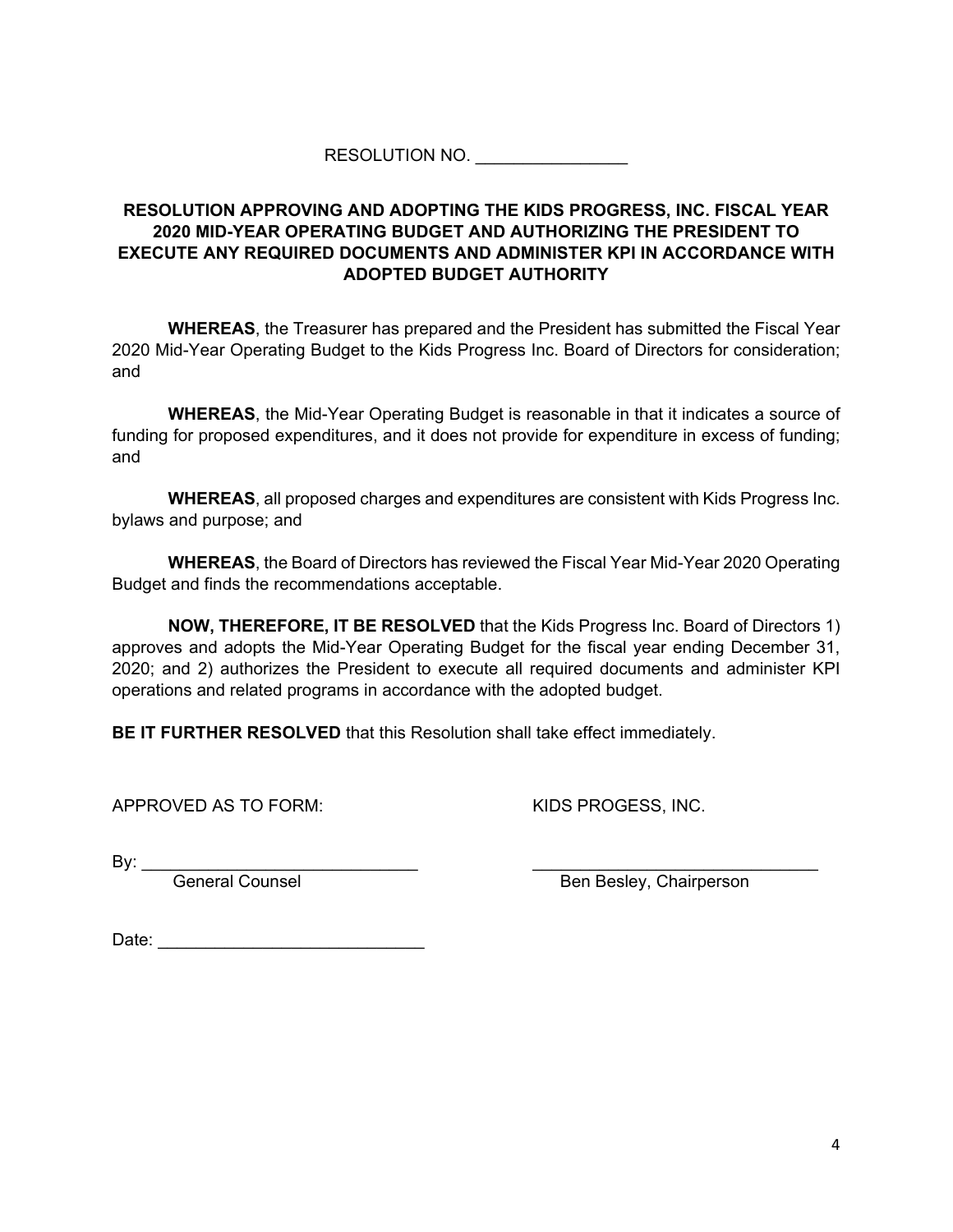### **KPI 2020 Midyear Budget Modification Table 1 ‐ KPI ‐ Operations**

| <b>FUND</b>          | [06101,06102] |                                              |            |                 |       |                         |               |                                                                        |  |
|----------------------|---------------|----------------------------------------------|------------|-----------------|-------|-------------------------|---------------|------------------------------------------------------------------------|--|
| <b>COST CTR</b>      | $[*/0901]$    |                                              | 2020       |                 |       | 2020 Midyear            |               |                                                                        |  |
| <b>ACCOUNT</b>       | <b>OBJECT</b> | <b>Account Name</b>                          | 2020 MOD 5 | <b>YTD June</b> | % YTD | Increase/<br>(Decrease) | <b>Budget</b> | <b>Notes</b>                                                           |  |
| <b>REVENUE</b>       |               |                                              |            |                 |       |                         |               |                                                                        |  |
| [71500,70400]        | $\ast$        | Other Revenue                                | 35,000     | 359,483         | 1027% | 390,000                 | 425,000       |                                                                        |  |
| 71500                | 369120        | <b>Donations - Scholarships</b>              | 30,000     |                 | 0%    | (30,000)                |               | donations for scholarships to be funded from prior year                |  |
| 71500                | 369120        | <b>Donations - Support Services</b>          | 5,000      | 359,483         |       | 420,000                 |               | 425,000 donations for COVID-19 Support Services                        |  |
|                      |               | <b>TOTAL REVENUE</b>                         | 35,000     | 359,483         | 1027% | 390,000                 | 425,000       |                                                                        |  |
| <b>EXPENSES</b>      |               |                                              |            |                 |       |                         |               |                                                                        |  |
| 91200                | $\ast$        | <b>Auditing Fees</b>                         | 11,432     |                 | 0%    | $\sim$                  |               | 11,432 Audited Statements and Taxes Prep                               |  |
| 91600                | *             | Office Expenses                              | 17,300     | 964             | 6%    | (10, 300)               | 7,000         |                                                                        |  |
| 91600                | 426460        | <b>Meeting</b>                               | 9.800      |                 | 0%    | (4,800)                 | 5,000         | Advisory Board for Scholarships; costs related to<br>Scholarship event |  |
| 91600                | 426320        | <b>Off Site Storage</b>                      | 2,500      | 964             | 39%   | (500)                   | 2,000         | Bin at Estrada for books, diapers etc.                                 |  |
| 91600                | 426371        | <b>Publication/Printing - Public Informo</b> | 5,000      |                 | 0%    | (5,000)                 |               | was printing costs for Scholarship event                               |  |
| 91900                | $\ast$        | <b>Other Administrative</b>                  | 30.700     | 134             | 0%    | 29,900                  | 60,600        |                                                                        |  |
| 91900                | 426510        | <b>Bank Charges</b>                          |            | 79              |       | 200                     | 200           |                                                                        |  |
| 91900                | 423050        | <b>Business Consulting</b>                   | 30,000     |                 | 0%    |                         | 30,000        | Logo Refresh and Brand Collateral                                      |  |
| 91900                | 426570        | <b>Licenses and Fees</b>                     | 200        | 55              | 28%   | (100)                   | 100           |                                                                        |  |
| 91900                | 423090        | <b>System Design/Programming</b>             | ×.         | a.              |       | 30,000                  | 30,000        | Website redesign                                                       |  |
| 91900                | 423070        | <b>Translation</b>                           | 500        |                 | 0%    | (200)                   | 300           |                                                                        |  |
| [92200,92400]        | $\ast$        | <b>Tenant Services</b>                       | 35,000     | 297,341         | 850%  | 410,150                 | 445,150       |                                                                        |  |
| 92400                | 427040        | <b>Resident Stipend</b>                      |            | 150             |       | 150                     |               | 150 JD wifi assistance                                                 |  |
| 92400                | 427170        | <b>Supportive Services</b>                   | 5,000      | 297,191         | 5944% | 420,000                 |               | 425,000   add'l for COVID-19 Support Services                          |  |
| 92400                | 427200        | <b>Youth Scholarship Awards</b>              | 30,000     |                 | 0%    | (10,000)                |               | 20,000   balance of scharships from Section 3 and HBDSP                |  |
| 96100.96140          | $\ast$        | Insurance                                    | 4,800      | 3,107           | 65%   | (1,600)                 | 3,200         |                                                                        |  |
| 96120                | 451010        | <b>General Liability Insurance</b>           | 4,800      | 3,107           | 65%   | (1,600)                 | 3,200         |                                                                        |  |
|                      |               | <b>TOTAL EXPENSES</b>                        | 99,232     | 301,546         | 304%  | 428,150                 | 527,382       |                                                                        |  |
|                      |               | <b>Revenue over Expenses</b>                 | (64, 232)  | 57,937          |       | (38, 150)               | (102, 382)    |                                                                        |  |
| $q**$                |               | <b>ALL EXP</b>                               |            |                 |       |                         |               |                                                                        |  |
| <b>NON-OPERATING</b> |               |                                              |            |                 |       |                         |               |                                                                        |  |
| 5*                   | $\ast$        | <b>Transfers and Surplus</b>                 | 64,232     | $\sim$          |       | 38,150                  | 102,382       |                                                                        |  |
| 51110                | 281000        | From/(To) Unrestricted Reserves              | 34,232     |                 |       | (11, 850)               |               | 22,382 for general operating costs                                     |  |
| 51110                | 281000        | From/(To) Donations Reserves                 | ÷          |                 |       | 20,000                  |               | 20,000 2019 donations for 2020 Scholarships                            |  |
| 50993                | 281000        | <b>Transfers In LA LOMOD</b>                 | 30,000     | ÷               |       | 30,000                  |               | 60,000 LA LOMOD for for Business Consulting and Website                |  |
|                      |               | <b>TOTAL REVENUE</b>                         | 64,232     |                 |       | 38,150                  | 102,382       |                                                                        |  |
|                      |               | <b>Net Revenue over Expenses</b>             | J          | 57,937          |       | J                       | J.            |                                                                        |  |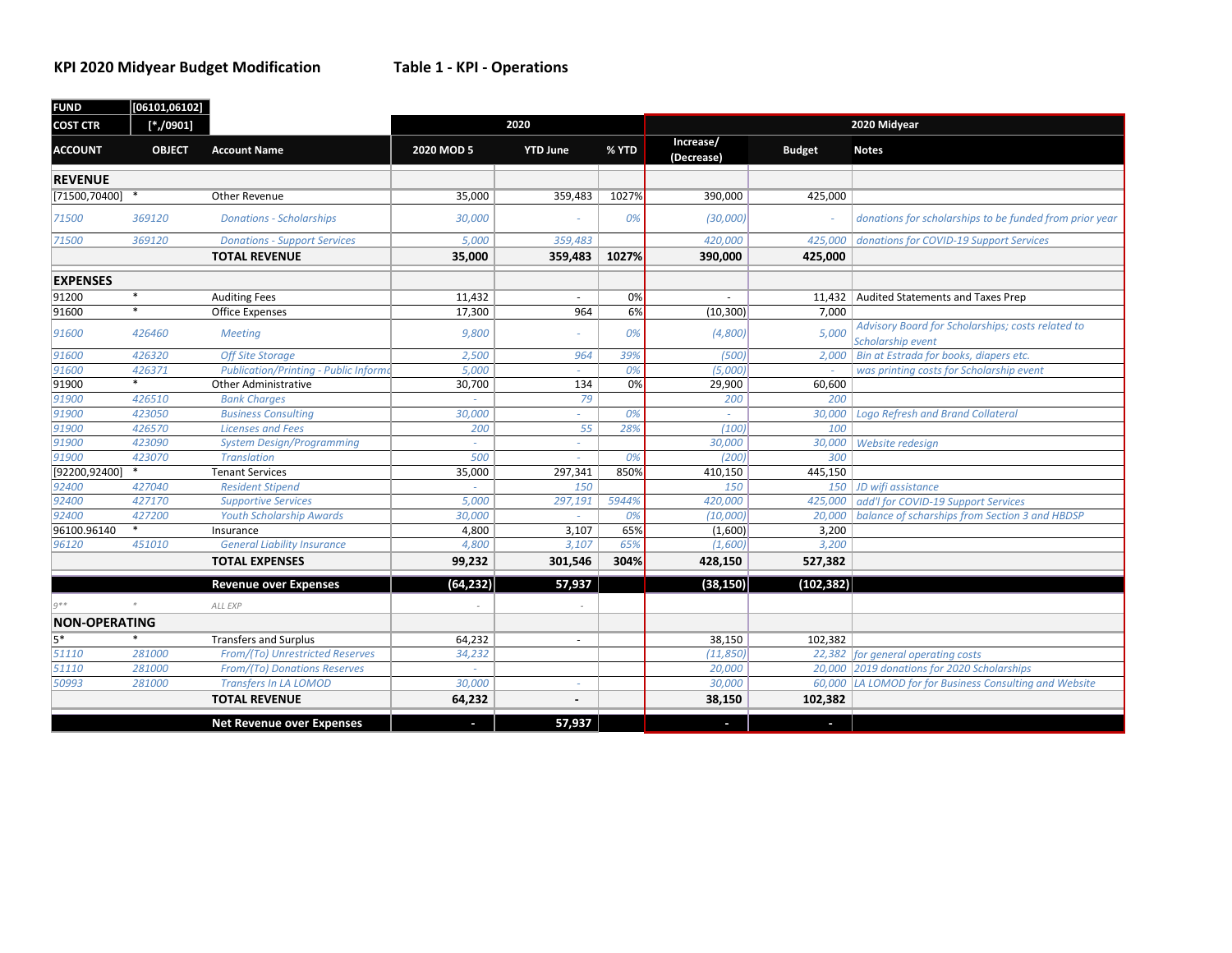#### **KPI 2020 Midyear Budget Modification Table 1 ‐ KPI ‐ Operations**

| <b>Donation Detail</b>                                | <b>YTD June</b> |                                     |
|-------------------------------------------------------|-----------------|-------------------------------------|
| <b>Amazon Smile</b>                                   | 56              | unrestricted donations              |
| <b>California Community Foundation</b>                | 27,500          | Any COVID-19 need                   |
| <b>Cedars Sinai</b>                                   | 15,000          | <b>Meals for PH Residents</b>       |
| <b>City of Los Angeles</b>                            | 229,340         | <b>Meals for PH Residents</b>       |
| <b>Reserving Rights, LLC</b>                          | 500             | <b>Pico Gardens Community Event</b> |
| <b>Top Dawg Entertainment</b>                         | 86,087          | <b>PH Senior Rents</b>              |
| <b>US Inspection Group</b>                            | 1,000           | <b>Jordan Downs Toy Give Away</b>   |
|                                                       |                 |                                     |
| <b>Total Received</b>                                 | 359,483         |                                     |
|                                                       |                 |                                     |
| <b>Supportive Services Detail</b>                     | <b>YTD June</b> |                                     |
| Everytable<br><b>Avalon Gardens</b>                   | 7,926           |                                     |
| Everytable<br><b>Estrada Courts</b>                   | 24,928          |                                     |
| <b>Gonzaque Village</b><br>Everytable                 | 11,910          |                                     |
| Everytable<br><b>Imperial Courts</b>                  | 12,099          |                                     |
| <b>Jordan Downs</b><br>Everytable                     | 13,602          |                                     |
| <b>Mar Vista Gardens</b><br>Everytable                | 26,460          |                                     |
| Everytable<br><b>Nickerson Gardens</b>                | 31,748          |                                     |
| <b>Pico Gardens</b><br>Everytable                     | 19,188          |                                     |
| Pueblo del Rio<br>Everytable                          | 31,641          |                                     |
| Ramona Gardens<br>Everytable                          | 20,341          |                                     |
| <b>Rose Hills</b><br>Everytable                       | 8,656           |                                     |
| <b>Subtotal Everytable</b>                            | 208,499         |                                     |
| <b>Imperial Courts senior rent</b><br><b>Top Dawg</b> | 19,361          |                                     |
| <b>Jordan Downs senior rent</b><br><b>Top Dawg</b>    | 19,453          |                                     |
| Nickerson senior rent<br><b>Top Dawg</b>              | 47,273          |                                     |
| <b>Subtotal Top Dawg</b>                              | 86,087          |                                     |
| <b>PO</b> Accruals                                    | 2,606           |                                     |
| <b>Total Received</b>                                 | 297,191         |                                     |